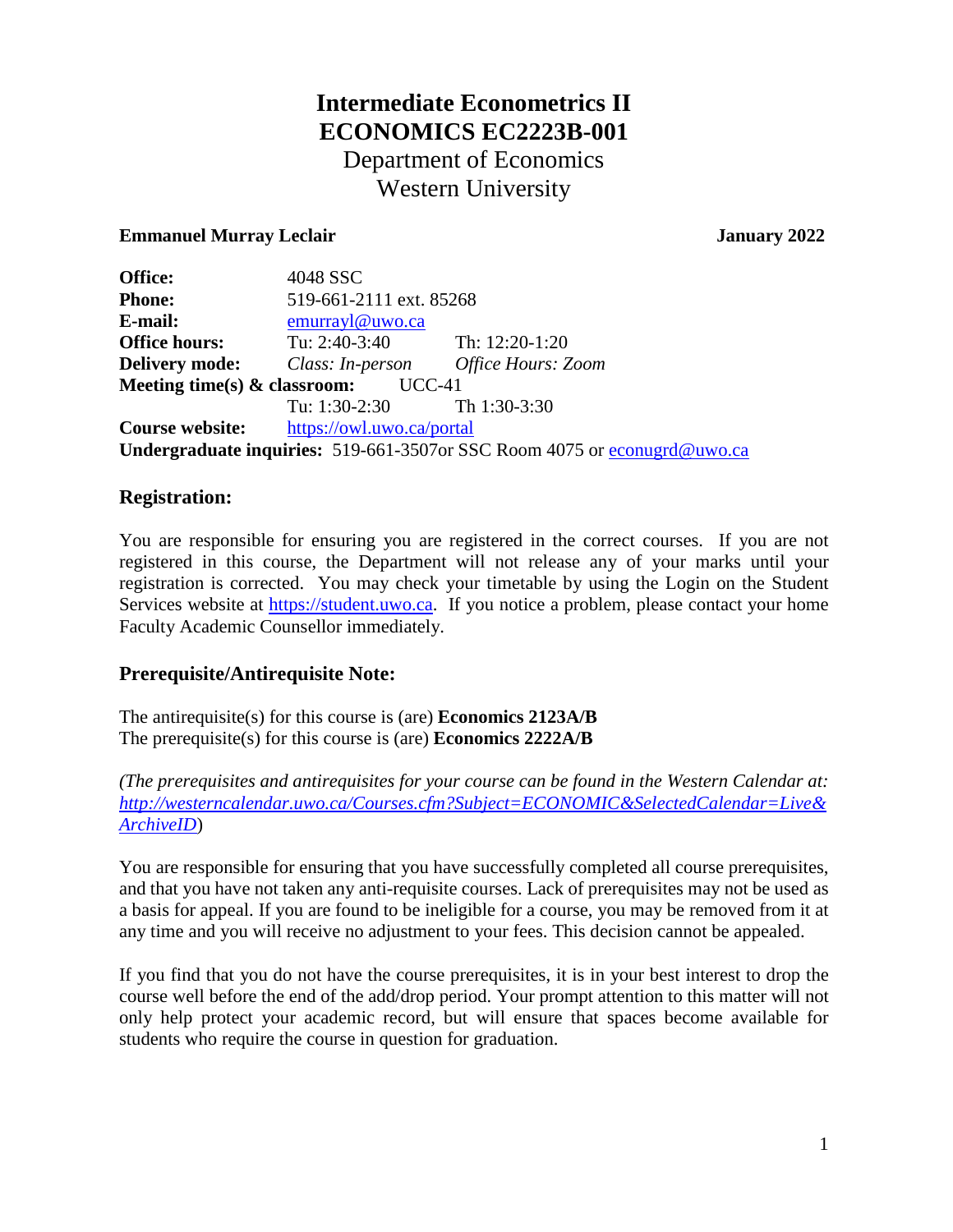## **Course Description:**

This course introduces the linear regression model as a tool to estimate economic relationships with observational data, test hypotheses about economic theory and learn about the effect of policies. Emphasizes will be put on the intuition underlying the linear model, interpretation of the ordinary least squares estimator as well as its large sample properties. Building on concepts in EC2222, we show how to interpret the linear regression model through conditional expectations and conduct inference through hypothesis testing and confidence intervals. We will also cover endogeneity to study the distinction between correlation and causality, with a focus on practical application and intuition. Time permitting, we will cover time series, panel data and binary outcomes.

#### **Course Objectives & Learning Outcomes:**

Upon successful completion of this course, you will be able to:

- Use regression models to analyze economic relationships
- Interpret regression coefficients and know when they can inform about causal relationships
- Understand assumptions of the linear model and how they can be relaxed
- Conduct hypothesis tests and construct confidence intervals for the linear model

## **Textbook(s) and Course Materials:**

Wooldridge, Jeffrey, *Introductory Econometrics: A Modern Approach*, 7<sup>th</sup> edition, South-Western.

#### **Assessments and Grading:**

|      | i. Homework   | 5 assignments            | 30% |
|------|---------------|--------------------------|-----|
| ii.  | Mid-term Exam | February $17th$ in class | 30% |
| iii. | Final Exam    | To be set by registrar   | 40% |

There will be one assignment roughly every two weeks which is due at the beginning of class on the specified date. Some of the assignments will require you to apply the material we learn in class to real data on a computer. You can choose to use any software/programming language you like, but I strongly recommend everyone to use R and to join the "R for Economics" page on OWL. This page was developed specifically to teach you the basics of R to perform introductory econometrics. Details on how to join will be put on the OWL site for this course at the beginning of the semester.

Late homework will receive a score of 0 unless there are extenuating circumstances, and you submit a Self-Reported Absence form as covered on page 4. There will also not be a make-up exam. If you miss the mid-term for a medical or non-medical reason and provide appropriate documentation, the weight will be added to the final exam. See page 4 for additional details on policy concerning missed exams. However, you *cannot* submit a Self-Reported Absence form for the final exam.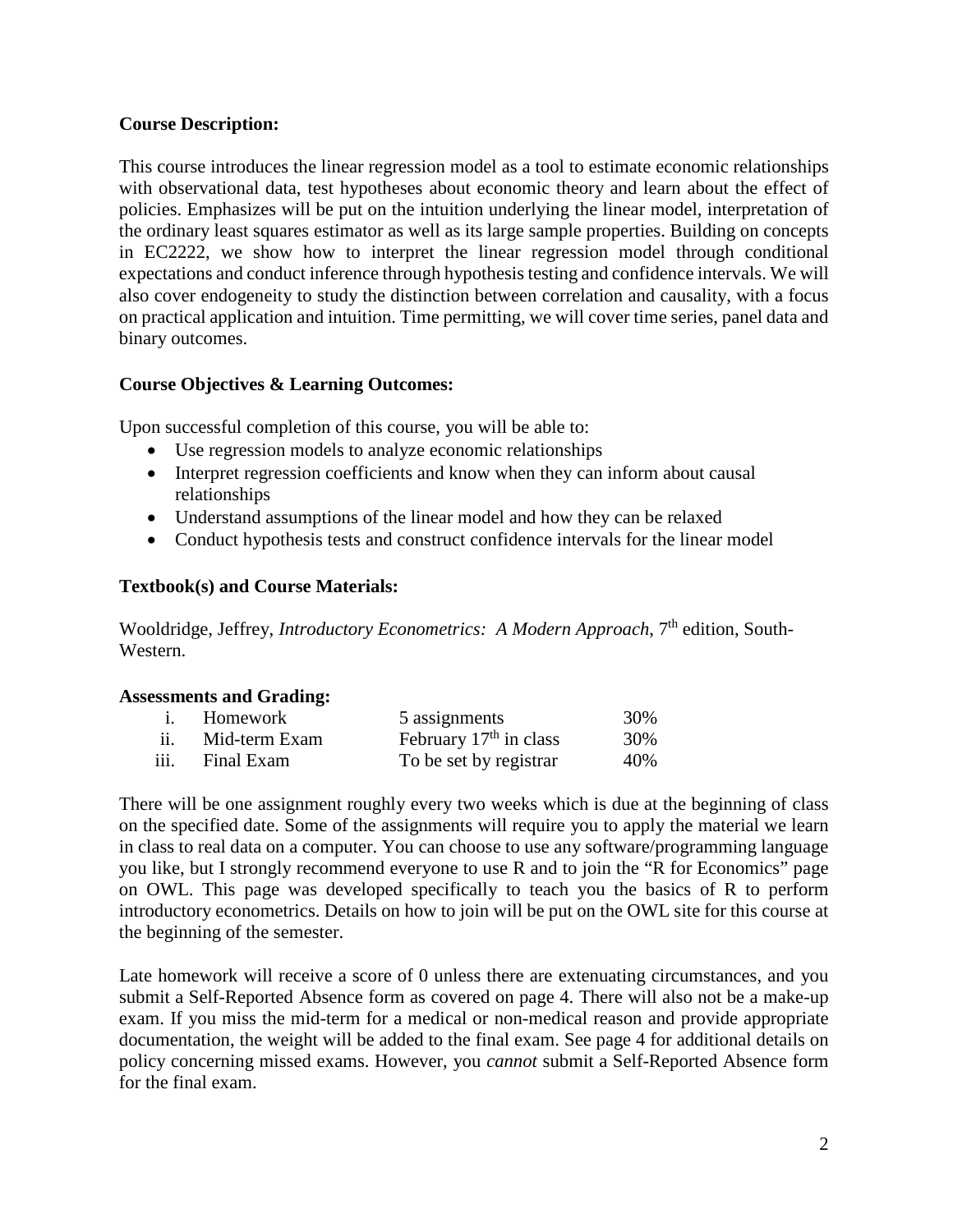## **Professionalism, Privacy and Copyright:**

- Students are expected to follow the **Student Code of Conduct.**
- All lectures and course materials, including slides, presentations, outlines, and similar materials, are protected by **copyright**. Students may take notes and make copies of course materials for their own educational purposes only.
- Students may not record lectures, reproduce (or allow others to reproduce), post or distribute lecture notes, assessments, or any other course materials publicly and/or for commercial purposes without written consent of the instructor.
- Recordings (audio or video) are not permitted without explicit, written permission of the instructor. Permitted recordings may not be distributed or shared.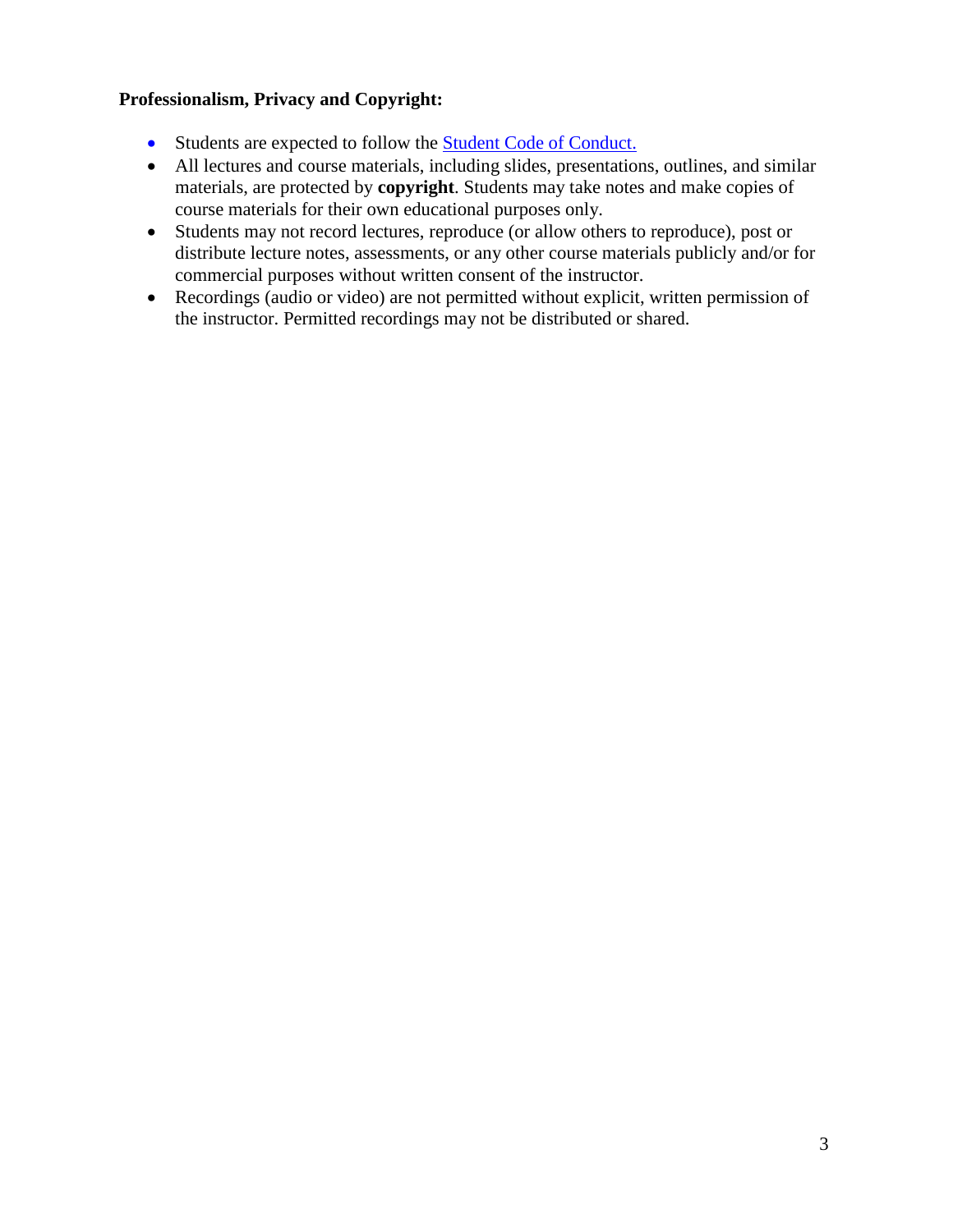# **Please Note Department & University Policies for Winter 2022**

The University expects all students to take responsibility for their own Academic Programs. Students should also check their registration to ensure they are enrolled in the correct courses.

- 1. **Guidelines, policies, and your academic rights and responsibilities** are posted online in the current Western Academic Calendar at: [http://westerncalendar.uwo.ca.](http://westerncalendar.uwo.ca/) Claiming that "you didn't know what to do" is not an acceptable excuse for not following the stated policies and procedures.
- 2. Students must familiarize themselves with the **"Rules of Conduct for Examinations"** [http://www.uwo.ca/univsec/pdf/academic\\_policies/exam/administration.pdf.](http://www.uwo.ca/univsec/pdf/academic_policies/exam/administration.pdf)
- 3. **Cheating as an academic offence:** Students are responsible for understanding what it means to "cheat." The Department of Economics treats cheating incidents very seriously and will investigate any suspect behavior. Students found guilty will incur penalties that could include a failing grade or being barred from future registration in other Economics courses or programs. The University may impose further penalties such as suspension or expulsion.
- 4. **Plagiarism:** Students must write their essays and assignments in their own words. When taking an idea/passage from another author, it must be acknowledged with quotation marks where appropriate and referenced with footnotes or citations. Plagiarism is an academic offence (see Scholastic Discipline for Undergraduate Students in the Western Calendar at [http://westerncalendar.uwo.ca/PolicyPages.cfm?Command=showCategory&PolicyCategor](http://westerncalendar.uwo.ca/PolicyPages.cfm?Command=showCategory&PolicyCategoryID=1&SelectedCalendar=Live&ArchiveID=#Page_20) [yID=1&SelectedCalendar=Live&ArchiveID=#Page\\_20\)](http://westerncalendar.uwo.ca/PolicyPages.cfm?Command=showCategory&PolicyCategoryID=1&SelectedCalendar=Live&ArchiveID=#Page_20).

Western University uses software to check for plagiarism and students may be required to electronically submit their work. Those found guilty will be penalized as noted in point 3.

- 5. It is a Department of Economics policy that **NO** assignments be dated, stamped or accepted by staff. Students must submit assignments to the instructor.
- 6. **Appeals**: University policies and procedures for appealing a mark can be found in the Student Academic Appeals section in the current Western Academic Calendar at: [http://westerncalendar.uwo.ca/PolicyPages.cfm?Command=showCategory&PolicyCategor](http://westerncalendar.uwo.ca/PolicyPages.cfm?Command=showCategory&PolicyCategoryID=1&SelectedCalendar=Live&ArchiveID=#Page_14) [yID=1&SelectedCalendar=Live&ArchiveID=#Page\\_14.](http://westerncalendar.uwo.ca/PolicyPages.cfm?Command=showCategory&PolicyCategoryID=1&SelectedCalendar=Live&ArchiveID=#Page_14) **Please note the relevant deadlines.**

Department of Economics procedures for appealing a mark can be found here: [https://economics.uwo.ca/undergraduate/program\\_counselling/responsibilities\\_policies.ht](https://economics.uwo.ca/undergraduate/program_counselling/responsibilities_policies.html#appeals) [ml#appeals.](https://economics.uwo.ca/undergraduate/program_counselling/responsibilities_policies.html#appeals) The Department will not consider an appeal unless an attempt has been made to settle the matter with the instructor first. Students who remain dissatisfied with the outcome may proceed to submit an appeal to [econugrd@uwo.ca.](mailto:econugrd@uwo.ca) Please follow the instructions and use the appeal form shown in the above link.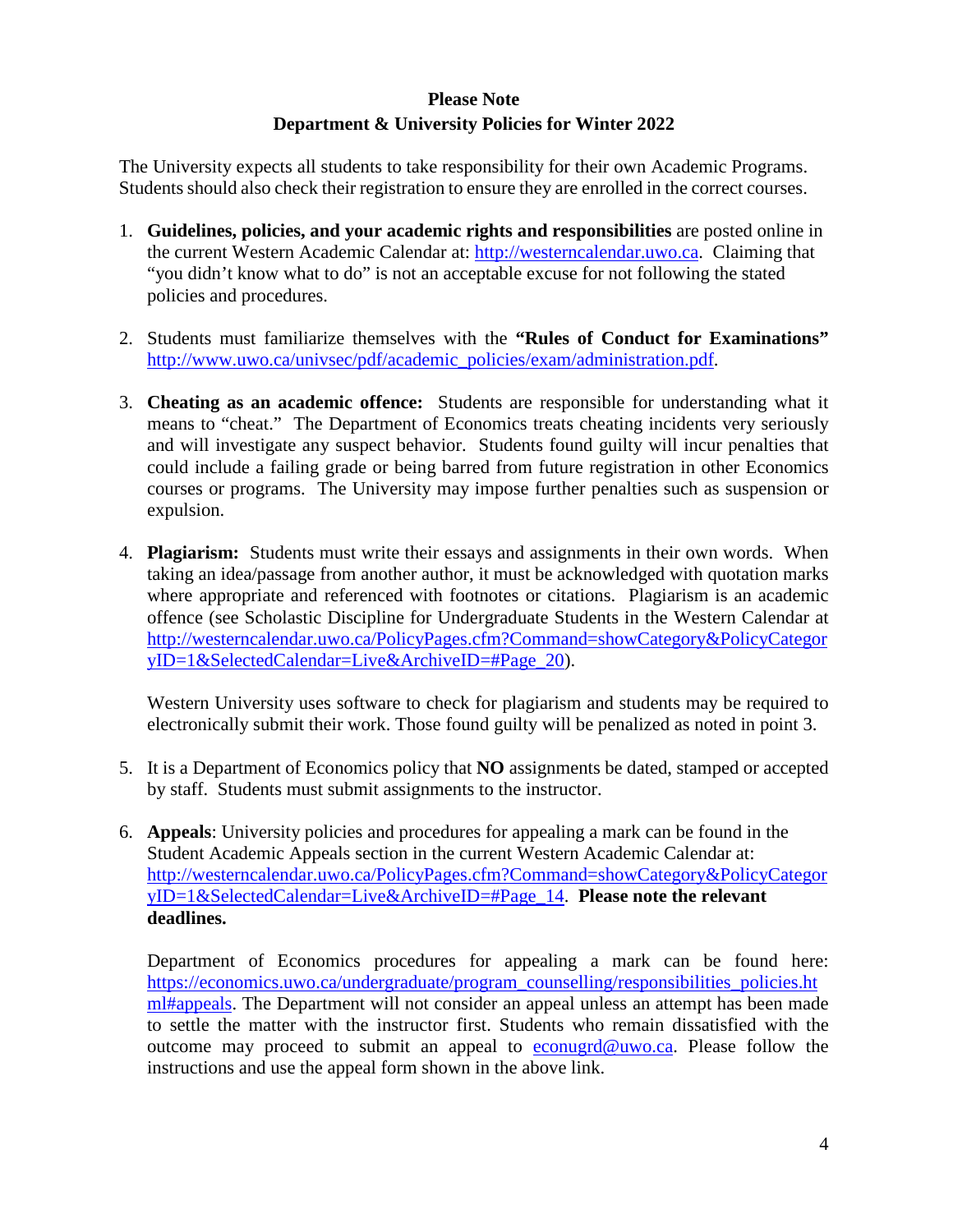- 7. **Systematic adjustments of a class grade distribution** (either up or down) can occur in Economics courses. The fact that grades have been adjusted is **not** grounds for an appeal.
- 8. Note the following **add and drop deadlines**:

| Deadline to add a second term half course:  | Tuesday January 18, 2022     |
|---------------------------------------------|------------------------------|
| Deadline to drop a second term half course: | <b>Monday March 14, 2022</b> |

#### **Policy Regarding Makeup Tests and Final Examinations**

Faculty of Social Science policy states that oversleeping or misreading an exam schedule is NOT grounds for a makeup. This rule applies to midterm and final exams in the Department of Economics.

#### **Policies Regarding Academic Accommodation**

- The Faculty of Social Science's policies on academic accommodation are found at [https://counselling.ssc.uwo.ca/procedures/academic\\_consideration.html](https://counselling.ssc.uwo.ca/procedures/academic_consideration.html)
- **Accommodation for Students with Disabilities:** Students with disabilities or accessibility challenges should work with Accessible Education (formerly SSD, see [http://academicsupport.uwo.ca/accessible\\_education/index.html\)](http://academicsupport.uwo.ca/accessible_education/index.html), which provides recommendations for accommodation based on medical documentation or psychological and cognitive testing. The accommodation policy can be found here: [Academic Accommodation for Students with Disabilities.](https://www.uwo.ca/univsec/pdf/academic_policies/appeals/Academic%20Accommodation_disabilities.pdf)
- **Rewriting Exams and Retroactive Reweighting are NOT Permitted:** Students who proceed to write a test or examination must be prepared to accept the mark. Rewriting tests or examinations, or retroactive reweighting of marks, is **not** permitted. Self-Reported Absences cannot be used once a student has proceeded to start to write a test or exam.
- **Self-Reported Absences:** Students will have two opportunities during the fall and winter terms to receive academic consideration if they self-report a missed assessment using the online self-reported absence portal, provided the following conditions are met: the assessment is missed due to an absence of no more than 48 hours in duration, and the assessment for which consideration is being sought is worth 30% or less of the student's final grade. Students are expected to contact their instructors within 24 hours of the end of the period of the self-reported absence, unless noted otherwise on the syllabus. Students are not able to use the self-reporting option in the following circumstances:
	- for exams scheduled by the Office of the Registrar (e.g., final exams)
	- absence of a duration greater than 48 hours
	- assessments worth more than 30% of the student's final grade
	- if the student has opened or started the test or exam
	- if a student has already used the self-reporting portal twice during the fall/winter terms